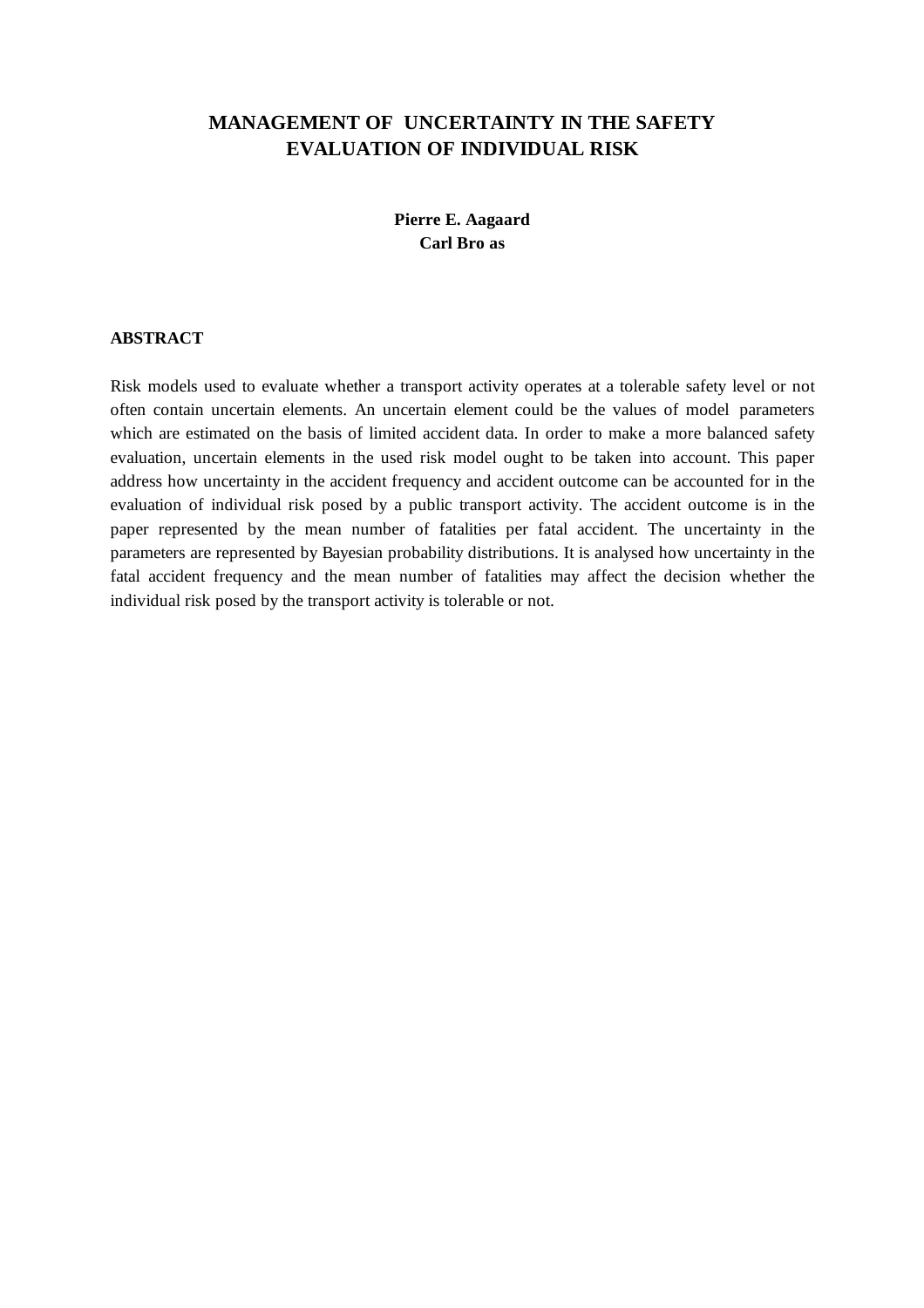# **1. INTRODUCTION**

Transport of people and goods is liable to disruption in the form of accidents with consequences of varying severity. Such consequences could be fatalities, injuries, pollution, large delays and other socio-economic costs. The frequencies and consequences of the transport accidents can be interpreted as the total *risk* which the transport activity imposes on the society. It is in society's interest that this total risk is kept at a tolerable level. There is therefore a need for methods and tools with which to analyse the risk posed on society by the transport activity.

Decisions on risk tolerability and how many safety measures to implement may in some cases be affected by the uncertainties inherent in the tools and methods used for the risk analysis. It could therefore be argued that the effects of uncertainty in any risk analysis should be elucidated to the extent possible before any final decisions are made. This would enable the safety managers (including relevant safety regulatory authorities) to make more informed and balanced decisions. Uncertainty in risk analysis can be divided into three categories (Baybutt(1989): *1)* uncertainties in parameter values used (parameter uncertainty stems usually from a lack of a sufficient amount of relevant accident data); 2) uncertainties in modelling (for example deficiencies of the models in representing reality); and 3) uncertainties in the degree of completeness, that is, the analyst's inability to identify exhaustively all contributions to risk.

Compared to road safety relatively little research has been done into risk and uncertainty in public transport activities in which accidents with a large number of fatalities may occur. This could be due to the relative small number of accidents that happen in public transport.

The purpose of this paper is to show how parameter uncertainty can be taken into account in decisions on risk tolerability in public transport with multi-fatality accidents. Such a public transport activity could be transport of passengers by rail. It is also analysed how parameter uncertainty may affect which of the risk model parameters to improve, in order to enhance the tolerability decision, when constraints on resources makes it impossible to improve all the model parameters. Uncertainty in modelling and uncertainty in completeness are also important issues in safety management of public transport, but these two topics are not dealt with in this paper.

HSE(1988) recommends two criteria to decide whether transport risk is tolerable or not. One is concerned with risks to individuals and is labelled *individual risk*. Individual risk usually expresses the probability for an individual of being killed in an accident per unit time. The individual represents a specific group of people for example passengers. The other risk criteria is *societal risk* and is concerned with the size distribution of the accidents (where size is typically measured in number of fatalities). Societal risk is often used to express the safety managers' averseness towards multi-fatality accidents. Only individual risk is considered in the analysis in this paper. Furthermore, the accidents consequences are in this paper only concerned with fatalities. Fatalities are usually considered one of the worst outcomes of accidents, so restricting the consequences to fatalities only is not unreasonable.

After this introduction the paper proceeds with section 2 where it is discussed how uncertainty can be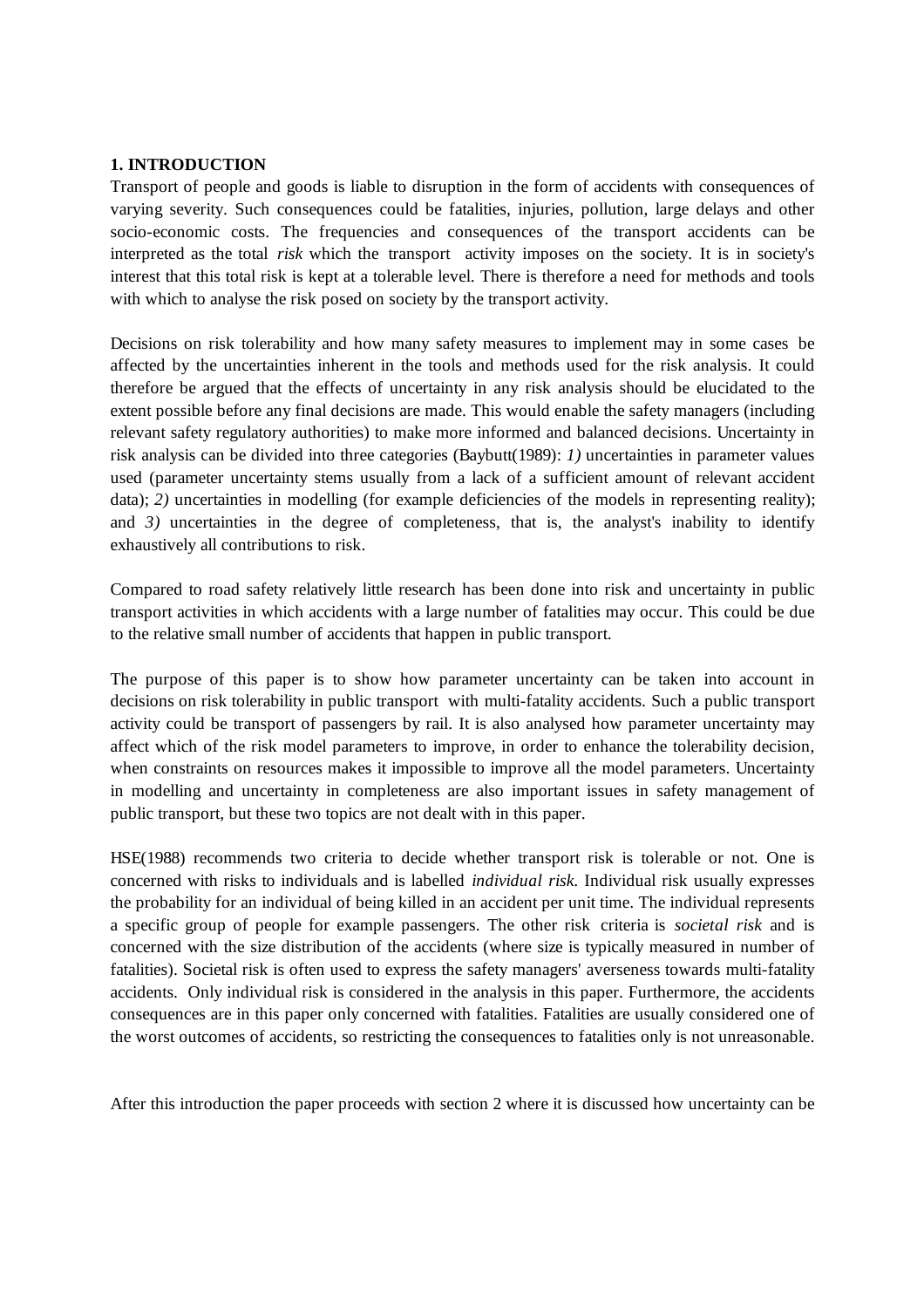taken into account when deciding whether the transport activity is tolerable or not. On the basis of this discussion an individual risk model is set up in section 3. This model is used for the analysis in section 4 and 5. Section 4 describes how uncertainty affects the tolerability decision. Section 5 describes how the safety managers can assess which model parameter to improve in an attempt to enhance the tolerability decision.

### **2. DECISION RULE ON RISK TOLERABILITY UNDER UNCERTAINTY**

The ideas of tolerable and intolerable risk levels are based on the premise that, although some levels of risk are inevitable, there should be an upper limit to tolerable risk levels - here called the just tolerable risk  $r_t$ . If the individual risk, R, posed by the transport activity is above  $r_t$  the risk must be reduced by implementing safety measures (in HSE(1988) the just tolerable individual risk for employers is 0,001 per year, and 0,0001 per year for third parties).

If the expected individual risk for the transport activity is known for certain it would be straight forward to decide whether the activity is tolerable or not. It would only require a comparison of the known individual risk with the just tolerable risk. Under uncertainty there is no guarantee that the estimated individual risk equals the true risk level posed by the transport activity, thus complicating the evaluation. Under uncertainty the safety managers may make one of two wrong decisions with costs (in a general sense) to society as an end result. The two wrong decisions are:

- *1)* The activity is assessed intolerable, but in reality it is tolerable and;
- *2)* The activity is assessed tolerable, but in reality it is intolerable.

If the safety managers have reasons to be concerned for the possibility of making a wrong decision the question arises how this concern can be taken into account in the tolerability assessment. If the distribution,  $p(r)$ , of the individual risk is known then one way of addressing the concern would be to use the decision rule: judge the system tolerable if a given percentile of the risk distribution is less than or equal to the just tolerable individual risk, *rt*, and intolerable otherwise. Expressed mathematically:

Tolerabel if:

\n
$$
\int_{0}^{r} p(r) dr \geq a \qquad \text{and} \qquad \text{Intolerable if: } \int_{0}^{r} p(r) dr < a \qquad (1)
$$

The size of *a* depends on the safety managers concern for making the wrong decision 1 relative to the concern for making the wrong decision 2 . A high *a*-value, like 0.95, indicates that making a wrong decision 2 is of more concern to the safety managers than making a wrong decision 1. One of many reasons for this attitude could be that the risk distribution, p(*r*), is based on a small amount of data which, to the safety managers judgement, does not cover the full range of possible accident sizes in the system. The use of a high *a*-value is in this case an attempt to decrease the possibility of having to change the judgement from tolerable to intolerable, when including new data which provides a more complete picture of the range of accident sizes. The use of high *a*-values could also be due to the safety managers desire to comply with public demand for high safety standards. In fact high *a*-values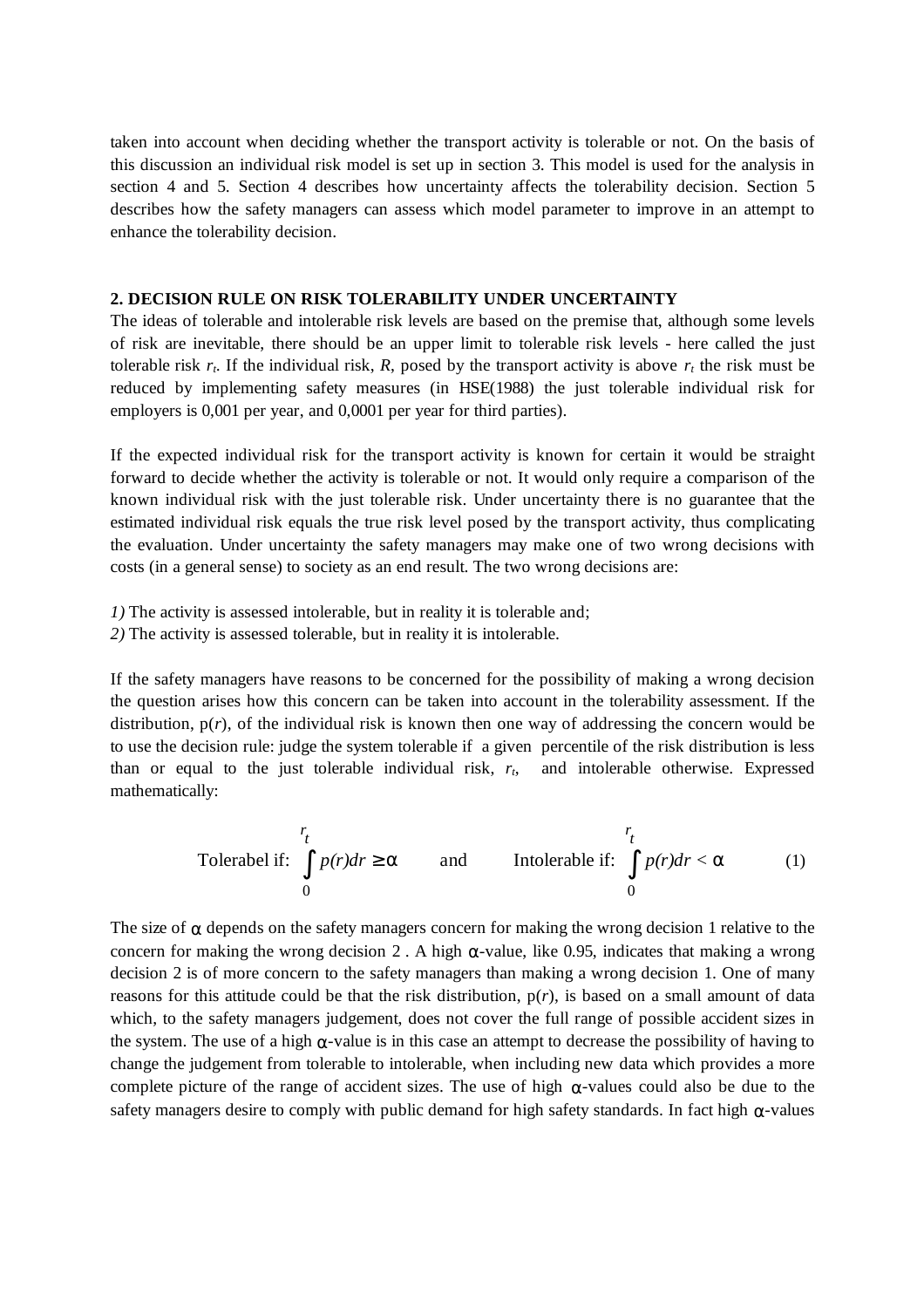are in accordance with HSE's recommendation to "err on the side of safety" when making risk tolerability evaluations under uncertainty. Or put differently, HSE recommends to judge the activity intolerable if the estimated individual risk posed by the activity is less than but close to the just tolerable risk.

For the purpose of the analysis in this paper *a* is set to 0.95. Apart from settling on an *a*-value knowledge about the probability distribution p(*r*) is necessary in order to apply the decision rule. The next section is concerned with how such a probability distribution can be derived.

#### **3. MODELLING THE INDIVIDUAL RISK DISTRIBUTION**

The individual risk for a person representing a specific group of people can be calculated as the expected number of fatalities per unit time divided by the group population. From the modelling point of view the stochastic process generating the fatalities may be conceptualised in two equivalent ways: first, as a set of independent superimposed random processes, each of which having its own mean frequency and generates accidents of a determinate size; or, secondly, as a single random process generating the fatal accidents followed by a second independent random process which generates the number of fatalities once an accident has occurred. With the latter conceptualisation the individual risk per unit time is calculated as:

$$
R = \frac{AM}{G} \tag{2}
$$

*G* is the group population of the individuals for which the individual risk is calculated. *A* is the fatal accident frequency, that is, the mean number of **fatal** accidents which the transport activity`s accident process generates per unit time. *M* is the mean number of fatalities per fatal accident. It is assumed that the group population is known for certain. The uncertainty aspect is thus confined to the fatal accident frequency and mean number of fatalities per fatal accident.

Bayesian statistics could be used to derive p(*r*). With Bayesian statistics (see Maritz & Lwin (1989)) it is possible to derive distributions of the uncertain parameters on the basis of the available data and justified assumptions on the parameter characteristics. The initial assumptions about the parameter characteristics are represented by the so called prior distribution. The prior distribution of, say, the accident frequency describes the degree of belief in the possible values of *A* before looking at any accident data. On the basis of accident data giving evidence on the parameter the prior distribution is updated. The updated prior distribution is called the posterior distribution. The posterior distribution of *A* describes the beliefs about the possible values of *A* in light of new accident data. Once the posterior distributions of *A* and *M* have been derived it is possible to derive the posterior distribution of *R* through the relationship in (2). Section 3.1 and 3.2 describes the derivation of the posterior distributions for *A* and *M*. The posterior distribution of the individual risk, *R*, is derived in section 3.3

#### **3.1 The posterior distribution of mean number of fatalities**

Let  $p_1(m)$  be the prior distribution of *M* (*m* is the value of *M*) and  $p_2(m|(J,F))$  be the posterior distribution of *M*, where (*J*,*F*) is the new data giving evidence on *M*. *J* is the number of fatal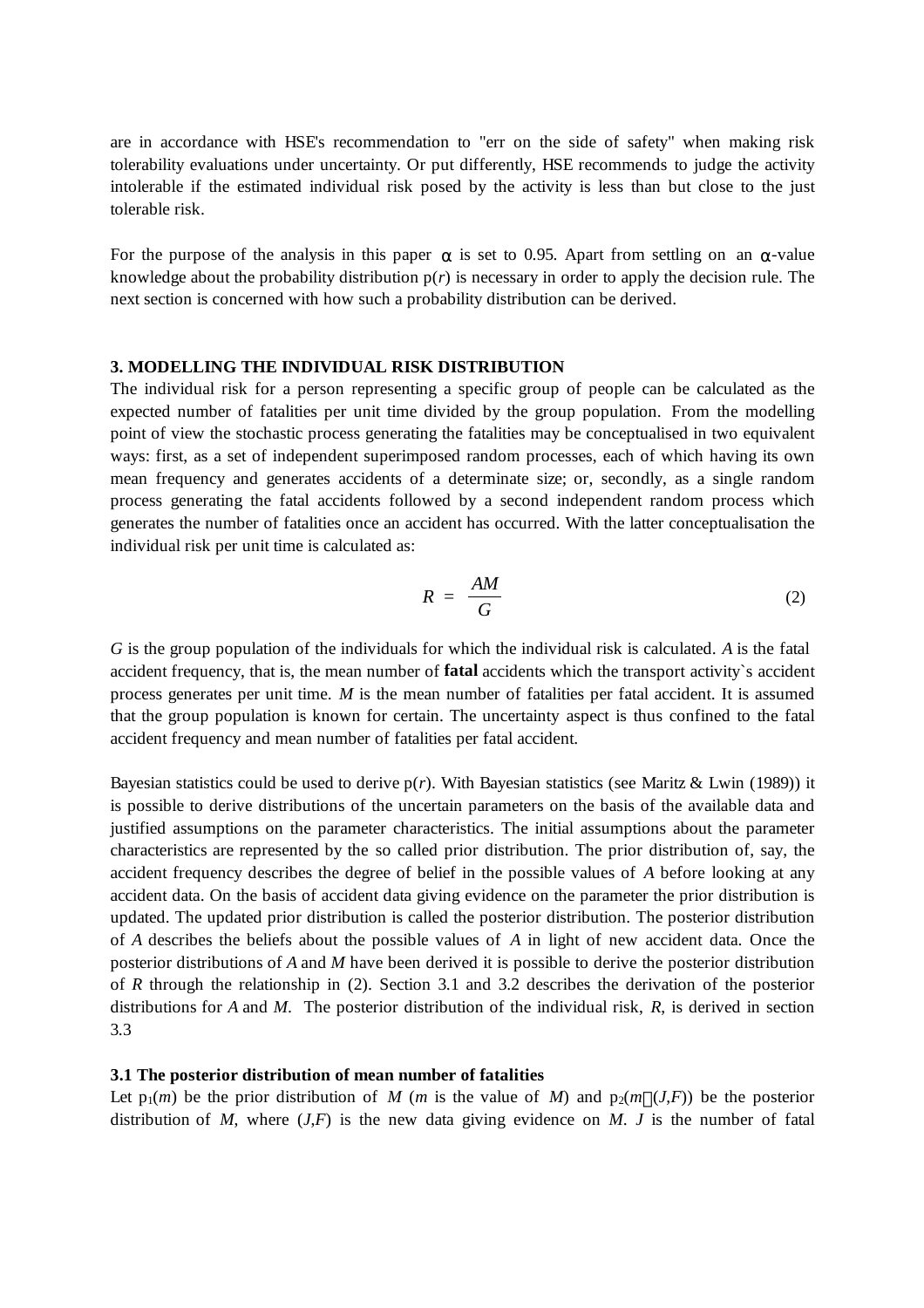accidents and *F* is the total number of fatalities in the *J* accidents. By Bayes theorem the relationship between  $p_1(m)$  and  $p_2(m|(J,F))$  is:

$$
p_2(m/(J, F)) \propto l((J, F)/m) \, p_1(m) \tag{3}
$$

The likelihood  $\left(\frac{I(J,F)}{m}\right)$  is the probability of having observed the new data given *M*=*m*, that is:

$$
l((J, F)/m) = \prod_{i=1}^{J} p(K = k_i/m)
$$
 (4)

 $p(K=k_i|m)$  is the probability of observing k fatalities in a fatal accident given the mean number of fatalities per accident is *m*. From (4) it is seen that an assumption about the accident size distribution is necessary in order to derive  $l((J,F)|m)$ . By accident size distribution is meant the distribution of the number of fatalities in a fatal accident.

Observed accident size distributions in rail transport often tends to be skewed to the right. That is, the frequency of fatal accidents with many fatalities is very small relative to the frequency of single fatality accidents. In an analysis of the size distribution of observed fatal collisions, derailments and overruns on British Railways Evans & Verlander(1996) found that the *logarithmic series distribution* gave a good fit to the data. Unfortunately, the logarithmic series distribution is a very cumbersome distribution for the intended analysis in this paper (for example given the distribution's parameter the mean number of fatalities, *F,* can only be found through iteration). Therefore, one could instead use another skew and more tractable distribution like the geometric distribution to represent the variation in the accident size. However, when fitted to the data in Evans and Verlander(1996) the geometric distribution turns out to perform not as well as the logarithmic series distribution. Despite of this result the geometric distribution is used for the analysis in this paper.

The main difference between the two distributions is that the tail of the logarithmic series distribution is longer than the tail of the geometric distribution. In other words if the geometric distribution were used to represent the accident size distribution for the rail activity analysed in Evans & Verlander(1996) the distribution would underestimate the occurrence of large accidents. This result does not imply that there does not exist public transport activities for which the geometric distribution may be an appropriate accident size distribution. One should just be aware of the fact that choice of accident size distribution may influence the conclusions drawn from the risk analysis. Therefore, for the purpose of a more complete picture of the effects of uncertainty on risk tolerability, the issue of choice of accident size distribution for the tolerability analysis ought to be addressed. However, it is out of the scope of this paper to pursue the issue to any great length.

If the accident size is geometric distributed the probability of observing *k* fatalities in a fatal accident is:

$$
p(K = k) = (1 - q)q^{k-l} \quad \text{for} \quad 0 < q < 1 \text{ and } k = 1, 2, \dots \tag{5}
$$

Since *M* is the mean number of fatalities per fatal accident the relationship between the value of *M* and the parameter *q* is: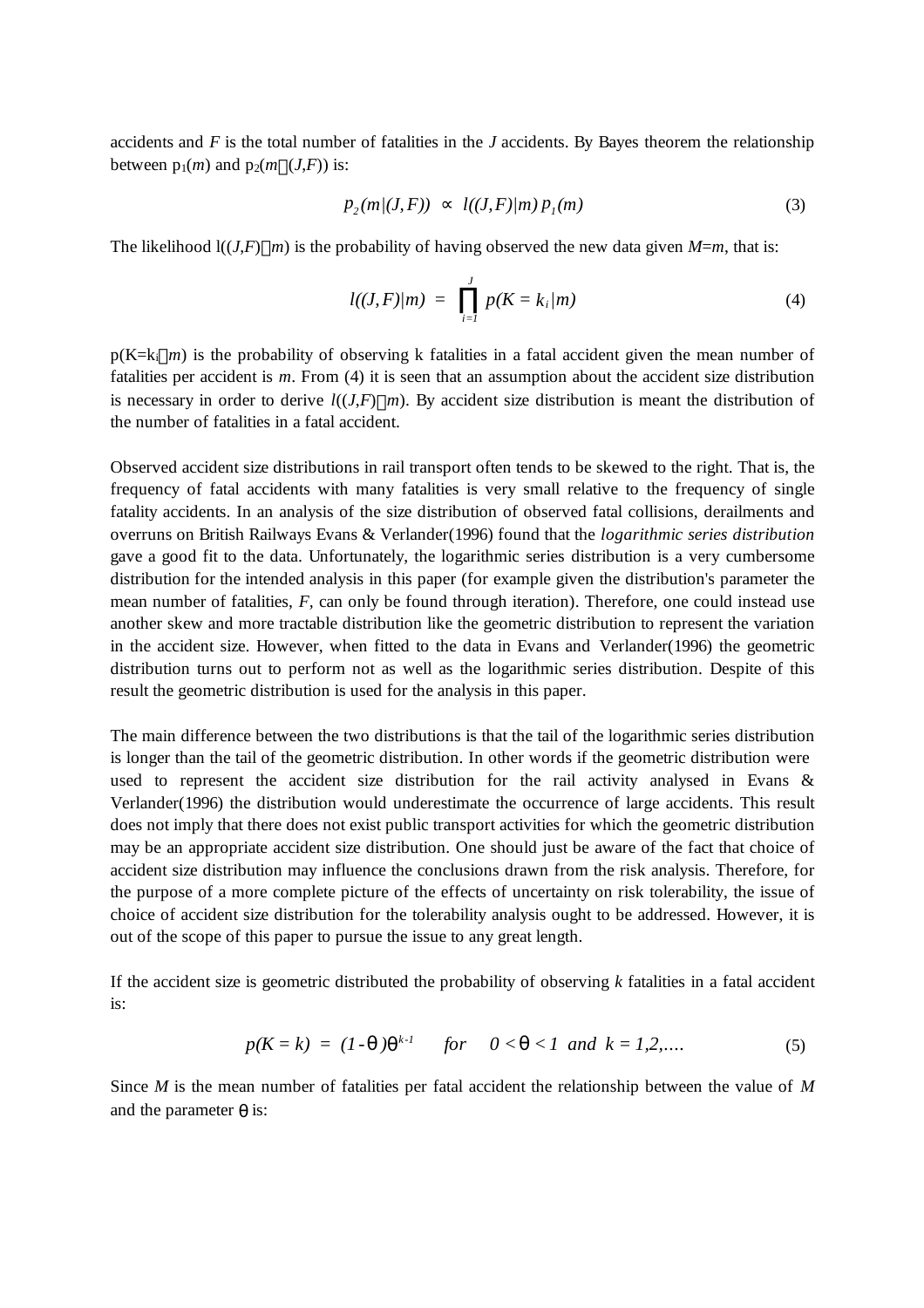$$
m = \sum_{k=1}^{\infty} k(I \cdot \mathbf{q}) \mathbf{q}^{k-l} = \frac{1}{I \cdot \mathbf{q}}
$$
 (6)

With the relationship in (6) it is possible to derive the posterior of *M* with the help of the posterior distribution of *q*. Suppose that for the transport activity under scrutiny there is no initial knowledge of the value of *q*. One way of representing this initial state of ignorance of *q* would be to chose a prior distribution,  $p_1(q)$ , of the form:

$$
p_i(\mathbf{q}) = \frac{1}{\mathbf{q}} \tag{7}
$$

Other prior distributions than the one given above could be used but the reason why (7) is preferred will be commented on later in the text. After having observed *J* fatal accidents with a total number of *F* fatalities the likelihood  $l((J,F) | q)$  is:

$$
l((J, F)/q) = (I - q)^J q^{F-J}
$$
\n(8)

By Bayes theorem in (3) the posterior of  $q$  is consequently proportional to:

$$
(1-q)^J q^{F-J-1} \tag{9}
$$

Apart from a constant, which is the inverse of the Beta function B(*J*+1,*F*-*J*), (9) is identical to the Beta distribution with the parameters  $J+1$  and  $F-J$  (Maritz & Lwin p. 30). Thus the posterior of *q* is the Beta distribution :

$$
p_2(\mathbf{q}/(J, F)) = \frac{(1 - \mathbf{q})^J \mathbf{q}^{F \cdot J \cdot I}}{B(J + I, F - J)}
$$
(10)

From (7) it can be deduced that  $q = 1-1/m$  and  $dq/dm = -1/m^2$ . The posterior distribution,  $p_2(m|(J,F))$ , of M can be derived by multiplying the frequency distribution in (10) with the absolute value of  $-1/m^2$  and finally substituting  $q$  with  $1-1/m$ , that is:

$$
p_2(m/(J, F)) = \frac{1}{B(J+I, F-J)} \left(\frac{1}{m}\right)^{J+2} \left(1 - \frac{1}{m}\right)^{F-J-I}
$$
 (11)

The mean of  $p_2(m|(J,F))$  is equal to  $F/J$  (see appendix 1), which is the mean number of fatalities per fatal accident in the observed accident data. This property of the distribution in (11) is due to, and the reason why, (7) is used as the prior distribution of *q*. Furthermore the prior distribution in (7) requires at least one observed fatal accident before it is possible to make any inferences about *q* (and therefore also *M*). This property is a suitable way of representing total ignorance of *q*. Without any data (7) is an improper probability distribution, that is, it does not equal unity when integrated over the possible values of *q*, as a proper probability distribution would.

The variance of (11) is in appendix 1 given as  $F(F-J)/J^2(J-1)$ . From this expression it is seen that if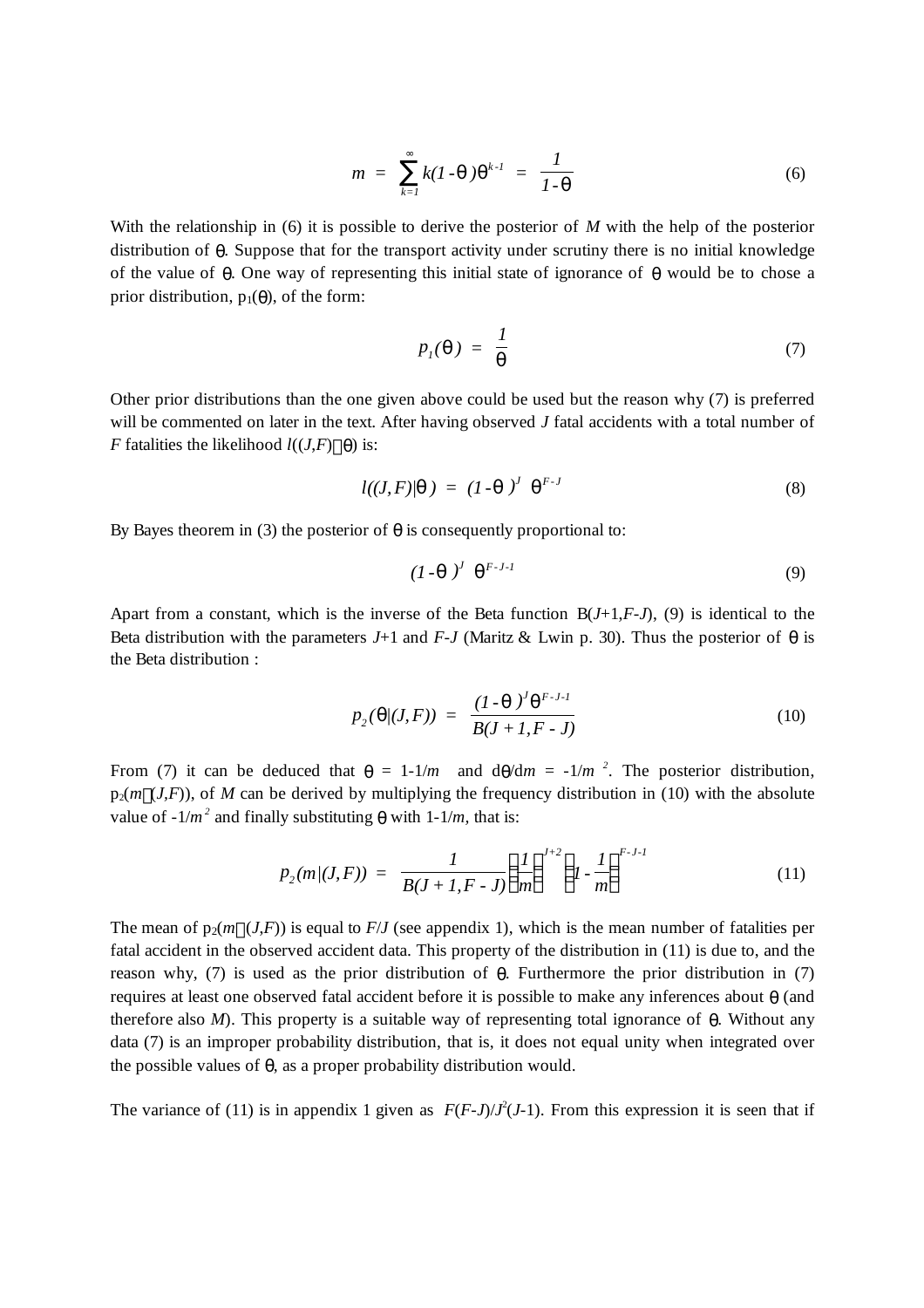the observed total number of fatalities, *F*, in the data equals the observed number of accidents, *J*, the variance of *M* is 0. *M* is for *F*=*J* treated as being known for certain with a value of 1. This result is unrealistic. Contrary to the model`s suggestion one would in reality not be as certain about the true value of *M* if the accident data consists of 2 single fatality accidents as opposed to a case where the data consists of 100 single fatality accidents. The unrealistic property of (11) results from the prior distribution in (7) and the observed data. When the observed number of fatal accidents equals the observed number of fatalities the data does not provide any information on the variation in the accident size. The prior distribution in (7) is in itself not able to provide any information on the variation of  $q$  (and therefore *M*) because it is improper. So, if the observed data does not provide this information the model assumes that  $q$  (and *M*) is certain. If there, before any observed data, were initial beliefs about the variation of  $q$  the prior distribution of  $q$  would reflect these beliefs.  $q$  (and *M*) would consequently not be regarded as certain if *J* happened to equal *F* in the empirical data. The comments just made are independent of the assumed accident size distribution. Therefore, given an improper prior distribution, and observed data where *J* equals *F*, *M* would be regarded as being certain whatever the assumptions made about the accident size distribution.

From (5) it is seen that the geometric distribution is only defined for  $\boldsymbol{q}$ -values in the interval between 0 and 1. When *M* is 1,  $q$  is 0, which represents the situation just commented on above. A  $q$  equal to 1 corresponds to an infinitely large value of *M*. An infinitely large *M* is unrealistic in practice for the type of transport activity under scrutiny. Therefore the restriction that *q* cannot be 1 does not add more unrealistic properties to the model.

### **3.2 The posterior distribution of the fatal accident frequency**

In public transport it is reasonable to assume that the number of accidents over *T* units of time is Poisson distributed. With this assumption the derivation of the posterior distribution of the fatal accident frequency follows the same steps as in the previous section.

The improper prior distribution below could be used to represent the initial stage with no knowledge of the accident frequency`s size distribution.

$$
p_l(a) = \frac{l}{a} \tag{12}
$$

With *J* observed fatal accidents during a period of *T* units of time, the Poisson assumption leads to the likelihood  $l((T,J) \mid a)$ :

$$
l((T, J)/a) = \frac{(aT)^J}{J!} \exp(-aT)
$$
 (13)

The likelihood above is the probability of observing *J* accidents when the mean is *aT*. By Bayes theorem we have that the posterior distribution of *A* is proportional to:

$$
a^{J \cdot I} \quad T^J \quad \exp(-aT) \tag{14}
$$

Thus the posterior of *A* equals the gamma distribution, Γ(*J*,1/*T*), given below: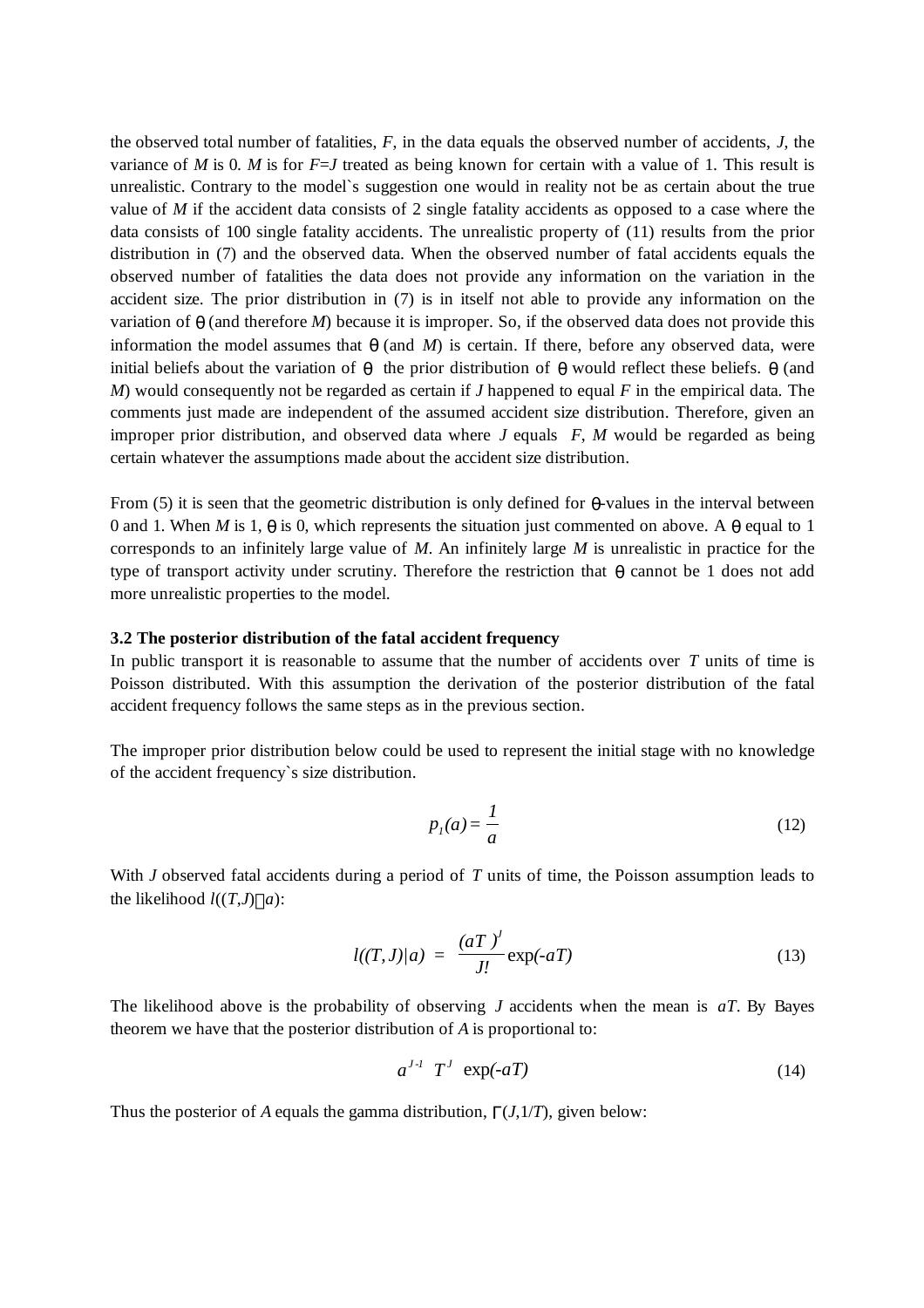$$
p_2(a|(T,J)) = \frac{1}{\Gamma(J)} a^{J \cdot I} T^{J} \exp(-aT)
$$
 (15)

The mean of (15) is *J*/*T*, which is the observed mean number of fatal accidents per unit time. The reason for using (12) to represent the initial state of ignorance of *A* is that it is equivalent to starting with *J*=0 and *T*=0. So, similar to the prior distribution in section 3.1, the chosen prior distribution of *A* requires at least one observed fatal accident before any conclusions on *A* can be drawn. The variance of the fatal accident frequency,  $A$ , is  $J/T^2$ .

#### **3.3 The posterior distribution of the individual risk**

With the posterior distributions from section 3.1 and 3.2 it is now possible to derive the posterior distribution of the individual risk, *R*, by using the relationship in (2). In appendix 2 it is shown that the posterior distribution of the individual risk is:

$$
p_2(r|(G,T,J,F,)) = \frac{(GT)^J r^{J-l}}{B(J+I,F-J)\Gamma(J)} \int_0^1 q^{2J} (1-q)^{F-J-1} \exp(-GTqr) dq \tag{16}
$$

*G* is the group population. *J* is the observed number of fatal accidents happened during the *T* units of time.  $F$  is the observed number of fatalities in the  $J$  fatal accidents.  $T$  is the period for which the transport activity is analysed. The mean, E(*R*), and variance, V(*R*), of *R* is ( Aagaard(1995)):

$$
E(R) = \frac{F}{GT} \qquad and \qquad V(R) = \frac{1}{(GT)^2} \left( \frac{2F^2 - FJ - F}{J - I} \right) \tag{17}
$$

It is seen that  $E(R)$  is the individual risk one would be able to calculate on the basis of the historical data. The certainty of this mean will increase as the data sample giving evidence on the mean increases. This relationship is illustrated in figure 1 next page. The figure shows three posterior distributions of *R*. Distribution 1 is based on 2 fatal accidents with 10 fatalities observed during 1 year of activity. Distribution 2 is based on 6 fatal accidents with 30 fatalities observed during 3 years of activity. Finally distribution 3 is based on 20 fatal accidents with 100 fatalities observed during 10 years of activity. G is set to 100 individuals for all three distributions. The distributions have the same mean individual risk of 0.1 per year. It is seen that the posterior distribution becomes more concentrated around the mean as the historical data increases. It is also seen that for small amounts of historical data the individual risk distribution is skew to the right. However, as the evidence on *R* increases the more symmetric is the posterior distribution around its mean.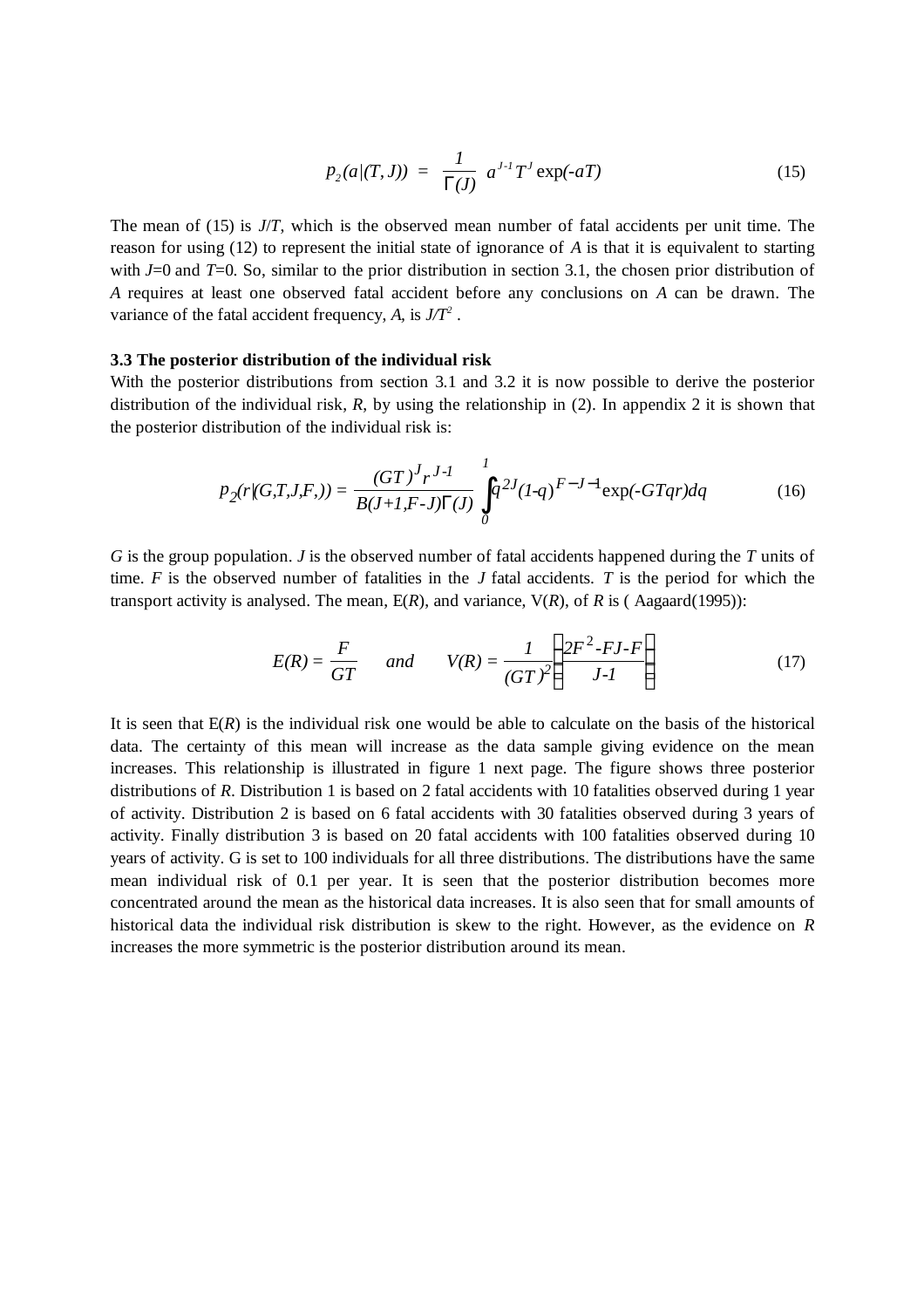

## **4. THE EFFECT OF UNCERTAINTY ON THE TOLERABILITY DECISION**

With the individual risk distribution in (16) it is now possible to illustrate the use of the tolerability decision rule in section 2. The line labelled A1 in figure 2 represents the relationship between the mean of the individual risk distribution and its corresponding 95-percentile as a function of the number of observed fatalities in 5 fatal accidents during 1 year. The group population has been set to 1000 individuals. An observed mean individual risk of 0.1 per year is equivalent to having observed 100

 $(= E(R) \times G \times T = 0.1 \times 1000 \times 1)$  fatalities in the 5 fatal accidents during the 1 year of activity.

The horizontal line labelled A2 represents the just tolerable individual risk which, without loss of generality, is set to 0.1 per year. By using the decision rule in section 2 a public transport activity would only be judged tolerable if the 95-percentile of the individual risk distribution is equal to or less than 0.1 per year. It is seen from figure 2 that an observed mean of 0.1 per yaer would render the transport activity intolerable. The 95-percentile which corresponds to a mean of 0.1 is 0.23 per year which is above the just tolerable individual risk of 0.1 per year. Had the uncertainty in the individual risk not been taken into account the activity would have been just tolerable because the mean, 0.1 per year, is equal to the just tolerable risk.

The intersection between line A and line B defines at what observed mean individual risk the activity changes from being tolerable to intolerable. It is seen that the change over point ( $E(R) \approx 0.042$  per year) is less than the just tolerable individual risk of 0.1 per year. This is not surprising, since using a 95%-percentile for the decision rule in (2) is in accordance with "erring on the side of safety" under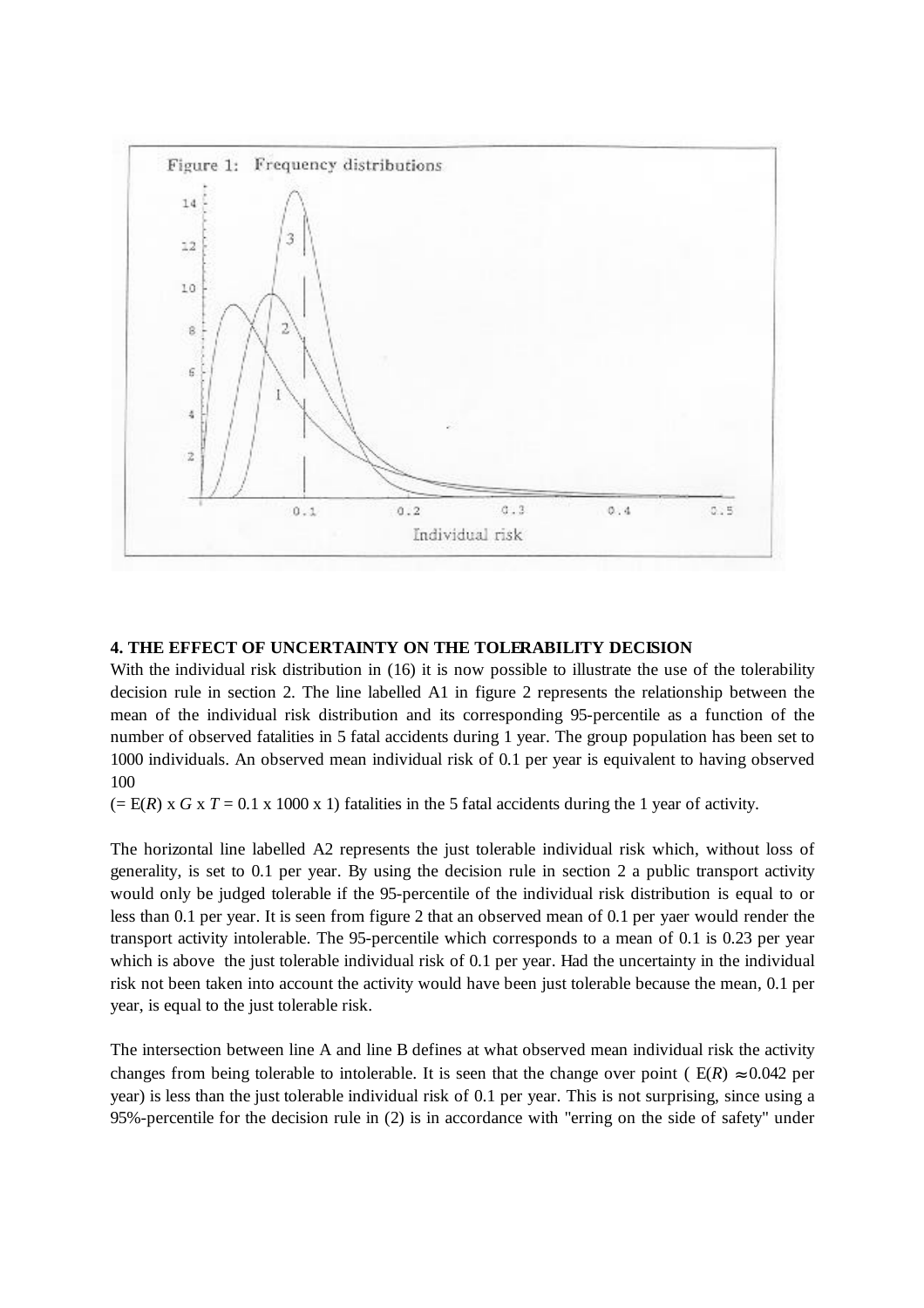uncertainty.

If safety managers would find, say, a 80-percentile more appropriate for the tolerability decision the effect would be an change over point closer to the just tolerable individual risk of 0.1 per year. Correspondingly the use of a larger percentile than 0.95 would lead to a change over point smaller than  $E(R)=0.042$  per year in figure 2.



From figure 1 it is seen that the individual risk distribution becomes more concentrated around its mean as the amount of data increases. The effect of this relationship on the decision rule is that the change over point moves towards the just tolerable individual risk as the amount of data increases. In other words, the more the evidence the less is it necessary to "err on the side of safety" as one intuitively would expect.

The qualitative results of the change over point`s behaviour would not change if the individual risk distribution were used instead of the normal approximation. This is also true had another accident size distribution than the Geometric distribution been used in the individual risk model.

Safety mangers may sometimes consider using a 50-percentile for the tolerability evaluation. They may have reasons for using a 50-percentile but a 50-percentile is not in accordance with "erring on the side of safety" under uncertainty. Why this is so is due to that the mean of the individual risk will normally be used to represent the activities safety level when uncertainty is disregarded. From figure 1 it is seen that the individual risk distributions are skew to the right. Because of this skewness the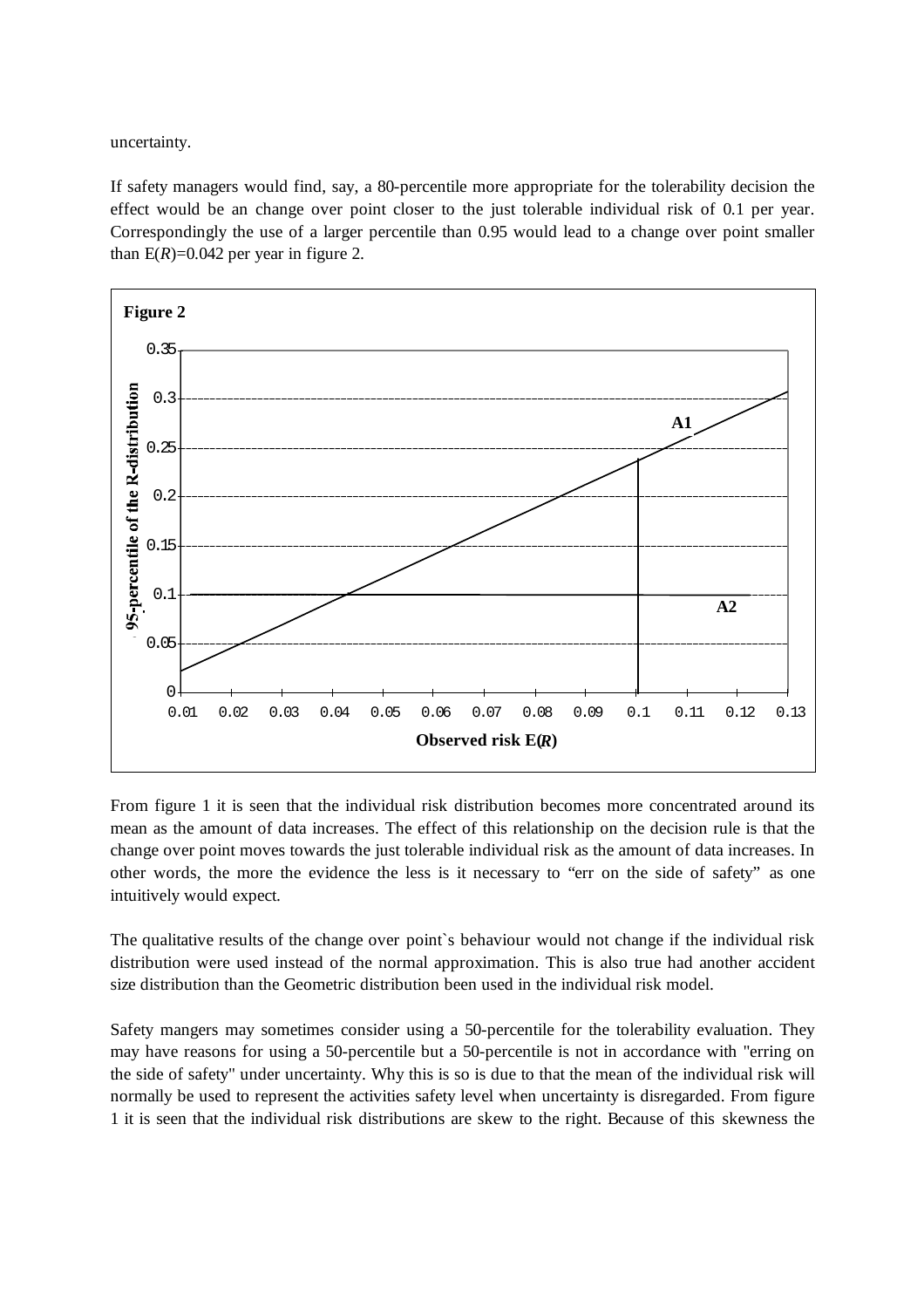mean of the individual risk distribution is larger than the 50-percentile. Using a 50-percentile, which is smaller than the mean, could therefore result in cases where the activity is judged tolerable, while the activity's mean individual risk is above the just tolerable risk. Judging an activity tolerable under such circumstances is not in accordance with "erring on the side of safety" under uncertainty. "Erring on the side of safety" under uncertainty would imply judging the activity intolerable when the mean is above or smaller than but close to the just tolerable risk.

Line A1 in figure 2 has been derived on the assumption that (16) can be approximated with a normal distribution with the mean and variance given in (17). The reason for using the normal approximation is that it is very cumbersome to derive the cumulative distribution of (16) for even small numbers of observed fatal accidents, *J,* and fatalities *F*. However, numerical analysis have shown that the normal approximation differs at maximum by  $+/- 10$  % from the true 95-percentile of the individual risk distribution; which is acceptable for this analysis.

## **5 CONCLUSION**

The purpose of this paper has been to elucidate how uncertainty in the fatal accident frequency and the fatal accident outcome may affect the evaluation of whether a public transport activity operates at a tolerable individual risk level or not. The analysis is done on the basis of an individual risk model based on Bayesian statistics. In the model the individual risk is a function of the frequency of fatal accidents and the mean number of fatalities per fatal accident. By the use of the individual risk model it is shown that previously tolerable transport activities may be judged intolerable when uncertainty is taken account. This result is the consequence of safety managers` concern under uncertainty of judging a transport activity tolerable when in fact it is intolerable.

The individual risk model can be used for the safety evaluation of any transport activity with multifatality accidents. However, the accident process in the transport activity under evaluation must meet the assumptions made in the paper, that is, *1)* the fatal accidents happen according to a Poisson process, *2)* the number of fatalities in a fatal accident is Geometrically distributed and, *3)* the outcome of a fatal accident is independent of the accident frequency.

The assumption that the accident size is Geometrically distributed is believed to be more restrictive for practical applications of the risk model than the assumption that the fatal accidents happen according to a Poisson process. To what extent the obtained results presented in this paper would be affected by other accident process assumptions is not clear at present. More research would be necessary to elucidate this question.

Apart from the research presented in this paper it is in Aagaard(1996) furthermore analysed: 1) how safety managers can decide on which of the two risk model parameters to improve when constraints on resources makes it difficult to improve both parameters, and 2) how uncertainty will affect the amount of resources spend on safety measures implemented to reduce individual risk.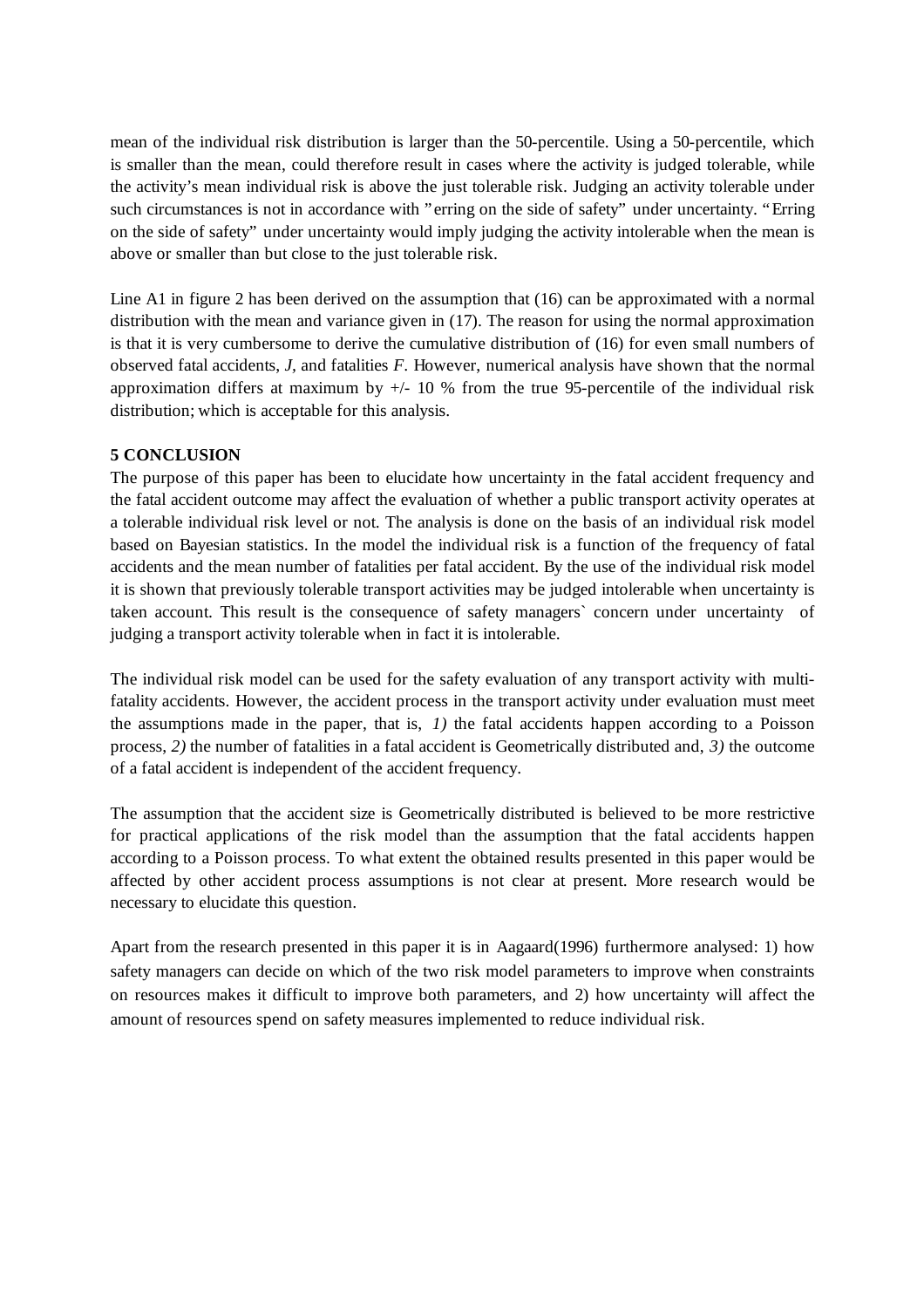#### **Acknowledgements**

This research has been made possible by an EC grant in the Human Capital and Mobility programme, contract ERBCHGCT930412. The author is pleased to acknowledge the help and advice received from Dr. Benjamin Heydecker and in particular Professor Andrew Evans both at the Centre for Transport Studies, University College London.

### **References**

Aagaard P. (1996). Consideration of Uncertainty in the Management of Individual Risk, Working Paper, Centre for Transport Studies, UCL, London, 1996

Baybutt P. Uncertainty in Risk Analysis (1989). Mathematics in Major Accidents Risk Assessment, Oxford.

Health and Safety Executive (1988). The Tolerability of Risks from Nuclear Power Stations. HSMO, London.

Maritz J.S. & Lwin T. (1989). Empirical Bayes Methods, Monographs on Statistics and Applies probability 35, 2 ed., Chapman & Hall.

Evans A.W & Verlander N.Q. (1994). What is Wrong With Criterion FN-lines for Judging the Tolerability of Risk ? Centre for Transport Studies, University College London.

Evans A.W & Verlander N.Q. (1996). Estimating The Consequences of Accidents: The Case of Automatic Train Protection In Britain. Accidents Analysis and Prevention, 28 (2), 181-191.

Foulds L.R. (1981). Optimization Techniques. An Introduction. Springer-Verlag New York Inc.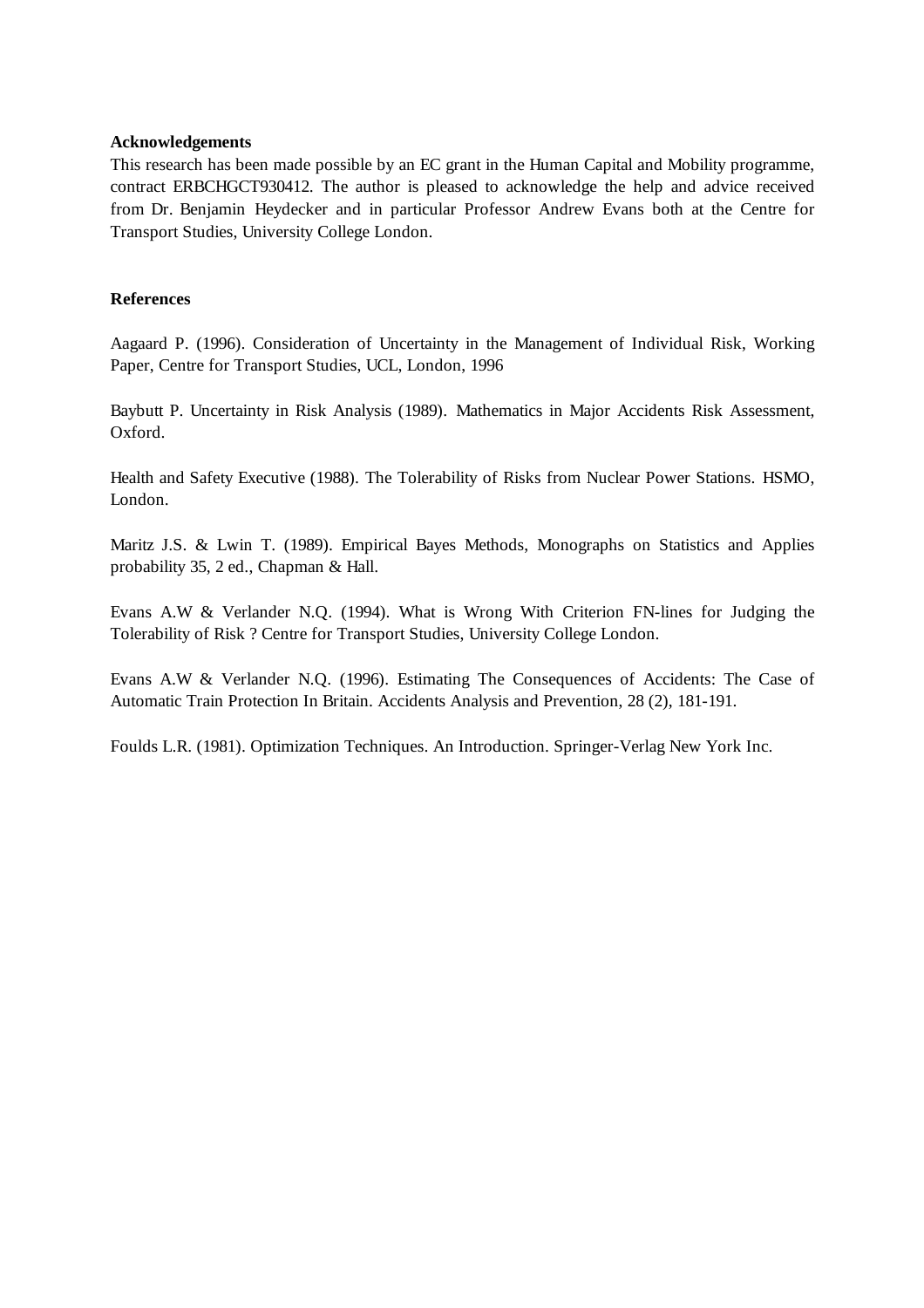**Appendix 1** Mean and variance of the mean number of fatalities per fatal accident

The mean of *M* can be calculated as:

$$
E(M) = \int_{1}^{\infty} m p_2(m|(J, F)) dm = \int_{0}^{1} \frac{1}{1-q} p_2(m|(J, F)) dq
$$
  
= 
$$
\frac{1}{B(J+1, F-J)} \int_{0}^{1} (1-q)^{J-1} q^{F-J} dq = \frac{B(J, F-J)}{B(J+1, F-J)} = \frac{F}{J}
$$
 (A1)

The mean of  $M^2$  can similarly be calculated as:

$$
E(M^{2}) = \int_{1}^{\infty} m^{2} p_{2}(m|(J, F)) dm = \int_{0}^{1} \frac{1}{(1-q)^{2}} p_{2}(m|(J, F)) dq
$$
\n(A2)

$$
= \frac{1}{B(J+1,F-J)}\int_{0}^{1} (1-q)^{J-2} \, q^{F-J-1} \, dq = \frac{B(J-1,F-J)}{B(J+1,F-J)} = \frac{F(F-1)}{J(J-1)}
$$

The variance of *M* is thus:

$$
V(M) = E(M^2) - E^2(M) = \left(\frac{F(F - I)}{J(J - I)} - \frac{F^2}{J^2}\right) = \frac{F(F - J)}{J^2(J - I)}
$$
(A3)

#### **Appendix 2** Derivation of the posterior frequency distribution of the individual risk, *R*

Let X and L be independent stochastic variables with their respective frequency distributions  $h1(x)$ and h2(1). The frequency distribution of  $S = XL$  is then given by the equation below:

$$
p(s) = \int_{-\infty}^{\infty} \frac{1}{|x|} h I(x) h 2(\frac{s}{x}) dx
$$
 (A4)

*A* and *M* are assumed independent. *A* is defined for values larger than or equal to 0 and *M* is only defined for values larger than or equal to 1. The fatality frequency *Y* (fatalities per unit time) is equal to *AM*. The frequency distributions of *A* and *M* are given in section 3. Substituting *a* with *y/m* and applying (A4) for the derivation of the posterior distribution of *Y* results in: